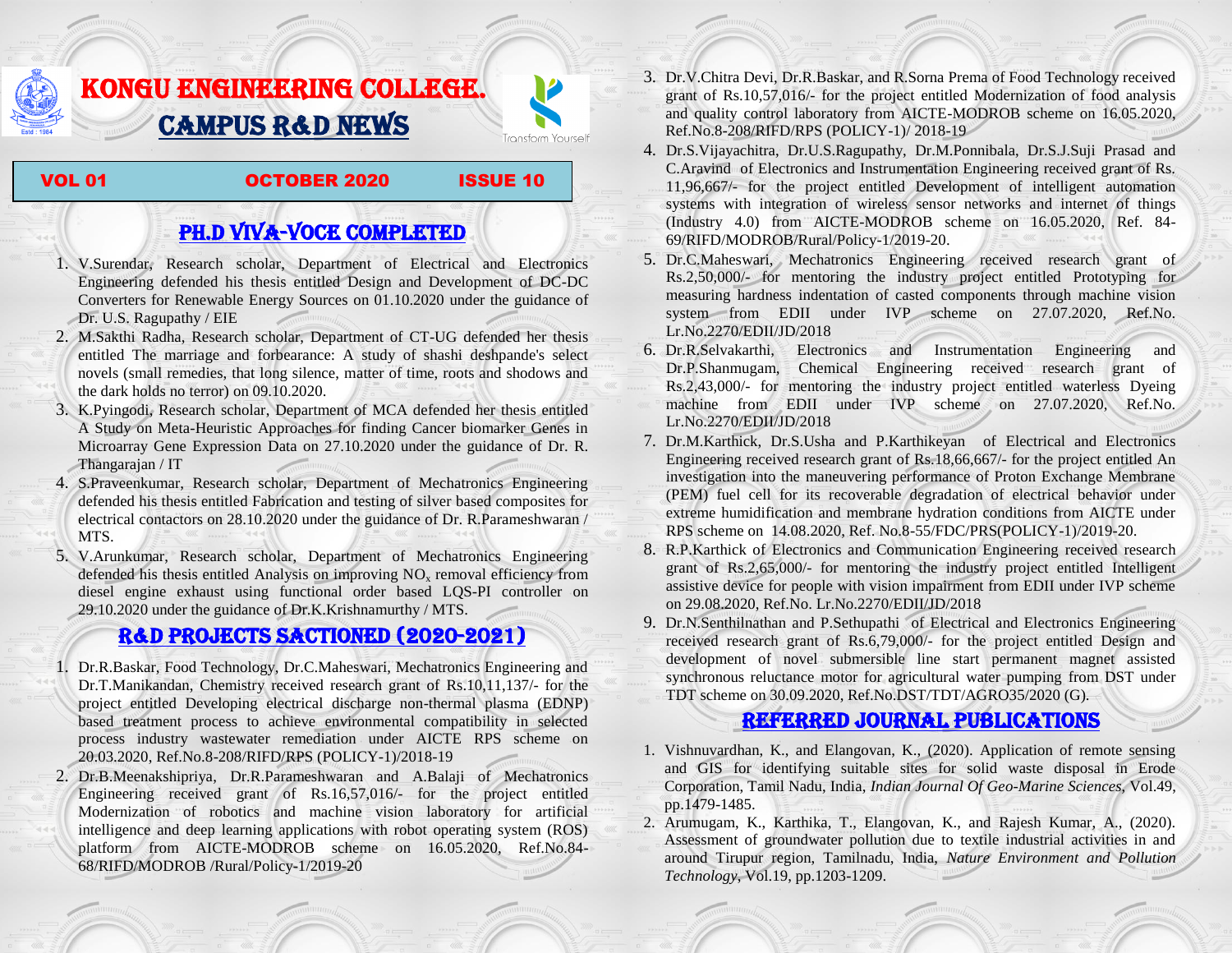- 3. Vishnuvardhan, K., Gowtham, R., Navin Ganesh, V., and Rajkumar, R., (2020). Planning of sustainable pedestrian facilities for CBD areas of Coimbatore city, *Journal of Green Engineering*, Vol.10(7), pp.4216-4226.
- 4. Manikandan, K., Jeeva, S., Gokul Santhosh, V., and Gokul, K., (2020). Investigation of wear resistance and mechanical properties of CNT reinforced aluminium 7075 alloy for gear applications*. International Journal of Scientific & Technology Research*, Vol. 9(6), pp.446-454.
- 5. Rajagopal, T., Yazharasu, A., and Karthick, U., (2020). Exergy Analysis of Ideal Otto Cycle with Oxy-Fuel and Exhaust Gas Recirculation. *Research Journal of Chemistry and Environment*, Vol. 24, pp.79-84.
- 6. Suresh, D., and Sivakumar, A., (2020). A Review on Elements of Schedule Management Planning and their use in Project Management, *Journal of Seybold report*, Vol. 25(10), pp.191-199.
- 7. Saji Raveendran, P., and Joseph Sekhar, S., (2020). Experimental studies on the performance improvement of household refrigerator connected to domestic water system with a water-cooled condenser in tropical regions, *Applied Thermal Engineering*, Vol. 179, pp.115684.
- 8. Dineshkumar, D., and Meenakshipriya, B., (2020). Computer Control of Non Linear Spherical tank system using Firefly and Bat Algorithm, *Journal of Solid State Technology*, Vol. 63(4), pp.2803-2813.
- 9. Bhuvanesh Kumar, M., Parameshwaran, R., Deepandurai, K., and Senthil, S.M., (2020). Influence of Milling Parameters on Surface Roughness of Al–SiC–B4C Composites, *Transactions on the Indian Institute of Metals*, Vol.73, pp.1171– 1183.
- 10.Kumar, M.B., and Parameshwaran, R., (2020). A comprehensive model to prioritise lean tools for manufacturing industries: a fuzzy FMEA, AHP and QFDbased approach, *International Journal Services and Operations Management*, Vol.37(2), pp.170–196.
- 11.Shankar, S., Nithyaprakash, R., Sugunesh, A.P., and Uddin, M.S., (2020). Longterm wear prediction of zirconia on alumina ceramic for hip prosthesis, *International Journal Surface Science and Engineering*, Vol.14(3), pp.192–206.
- 12.Sathesh, S., Pratheep, V.A., Premkumar, P., Gokul Nathan, S., and Sriram, P., (2020). Computer vision based real time tracking system to identify overtaking vehicles for safety precaution using single board computer, *Journal Of Advanced Research in Dynamical & Control Systems*, Vol. 12(7), pp.1551-1554.
- 13.Hitesh Panchal., Kishor Kumar Sadasivuni., ChintanPrajapati., Mohammad Khalid., Essa, F.A., Shanmugan, S., NaimishPandya., Suresh, M., Mohammad Israr., Swapnil Dharaskar., and Abderrahmane Khechekhouche (2020). Productivity enhancement of solar still with thermoelectric modules from groundwater to produce potable water: A review, *Groundwater for Sustainable Development*, Vol. 11(100429), pp. 1-12.
- 14.VIjayalakshmi, L., and Nirmaladevi, P., (2020). Impacts of RF radiation from Mobile Phones on Human Health and its remedies, *Journal of Applied Research and Technology*, Vol. 18(5), pp. 269-278.
- 15.Balambigai, S., Saravana Ram., Vinoth Kumar, M., NebojsaBacanin., MiodragZivkovic and IvanaStrumbergerca., (2020). Speech enhancement through

improvised conditional generative adversarial networks, *Microprocessors and Microsystems*, Vol.79, pp.1-10.

- 16.Kavitha, N.S., Kasthuri, N., Logaarrasi, S., Monica, S., and Muthukumar., (2020). Abnormality Detection of Optic Disc using Entrophy based Algorithm and CNN, *Bioscience Biotechnology Research Communications*, Vol.13(6), pp. 237-243.
- 17.Kavinkumar, K., Paramasivam, M.E., Anandan, P., Dinesh, P.M., and Sabeenian, R.S., (2020). An investigation on various text information extraction (Tie) algorithms for images*, International Journal of Emerging Trends in Engineering Research*, Vol.8(9), pp.6007-6011.
- 18.Deepa, G., Balambigai Subramanian., Vennila, A., Hariahran, A.S., UdhayaPrakash, V., and Krishnaprasath, R., (2020). Automatic fire extinguishing robot, *International Journal of Sciences and Advanced Technology*, Vol.29(7s), pp.4709-4715.
- 19.Deepa, G., Govindarajan, V., Senthil Kumar, .S, Abinesh, P., AdhityaGuhan, V.S., and Gokul, R., (2020). Advanced circular system with audio system, International *Journal of Sciences and Advanced Technology*, Vol.29(7s), pp.4742-4748.
- 20.Joseph Auxilius Jude, M., Diniesh, V.C. and Shivaranjani, M., (2020). Throughput stability and flow fairness enhancement of TCP traffic in multi-hop, *Wireless Networks*, Vol.26, pp.4689-4704.
- 21.Sabarimuthu, M., Senthilnathan, N., Arun Kumar, M., Kamalesh, M.S., and Jayaprakash, V., (2020). Fast and Integrated Chargers for Lithium Ion Batteries, *IOP Conference Series: Materials Science and Engineering*, Vol. 937(1), pp.1- 9.
- 22.Somesh, S., Senthilnathan, N., Sabarimuthu, M., Santhosh Kumar, A., Rishikeshanan, R., and Bala, V., (2020). Real time Implementation of Home appliance control using ALEXA, *IOP Conference Series: Materials Science and Engineering*, Vol. 937(1), pp.1-11.
- 23.Gomathi, K., Karthik, M., and Usha, S., (2020). Comparative Study of Recurrent and Non Recurrent Neural Network Based Approach for Modeling of PEM Fuel Cell Powered Electric Vehicle, *IOP Conference Series: Materials Science and Engineering*, Vol. 937(1), pp.1-13.
- 24.Sethupathi, P., and Senthilnathan, N., (2020). Comparative analysis of line-start permanent magnet synchronous motor and squirrel cage induction motor under customary power quality indices, *Electrical Engineering*, Vol.102(3), pp.1339- 1349.
- 25.Devi, D., Akshaya Anand, Sophia, S., Karpagam, M., and Maheswari, S., (2020). IoT- Deep Learning based Prediction of Amount of Pesticides and Diseases in Fruits, *International Conference on Smart Electronics and Communication (ICOSEC 2020),* pp.848-853.
- 26.Meivel,S., and Maheswari, S., (2020). Optimization of Agricultural Smart System using Remote Sensible NDVI and NIR Thermal Image Analysis Techniques, *International Conference for Emerging Technology (INCET)*, pp.1-10.
- 27.Karunakaran, S., Tamilarasu, P., Sugumaran, M., and Palanisamy, P.N., (2020). Low Power VLSI Design of TSPC D Flip-Flop, *International Journal of Advanced Research in Dynamical and Control Systems*, Vol.12(8), pp.552-556.